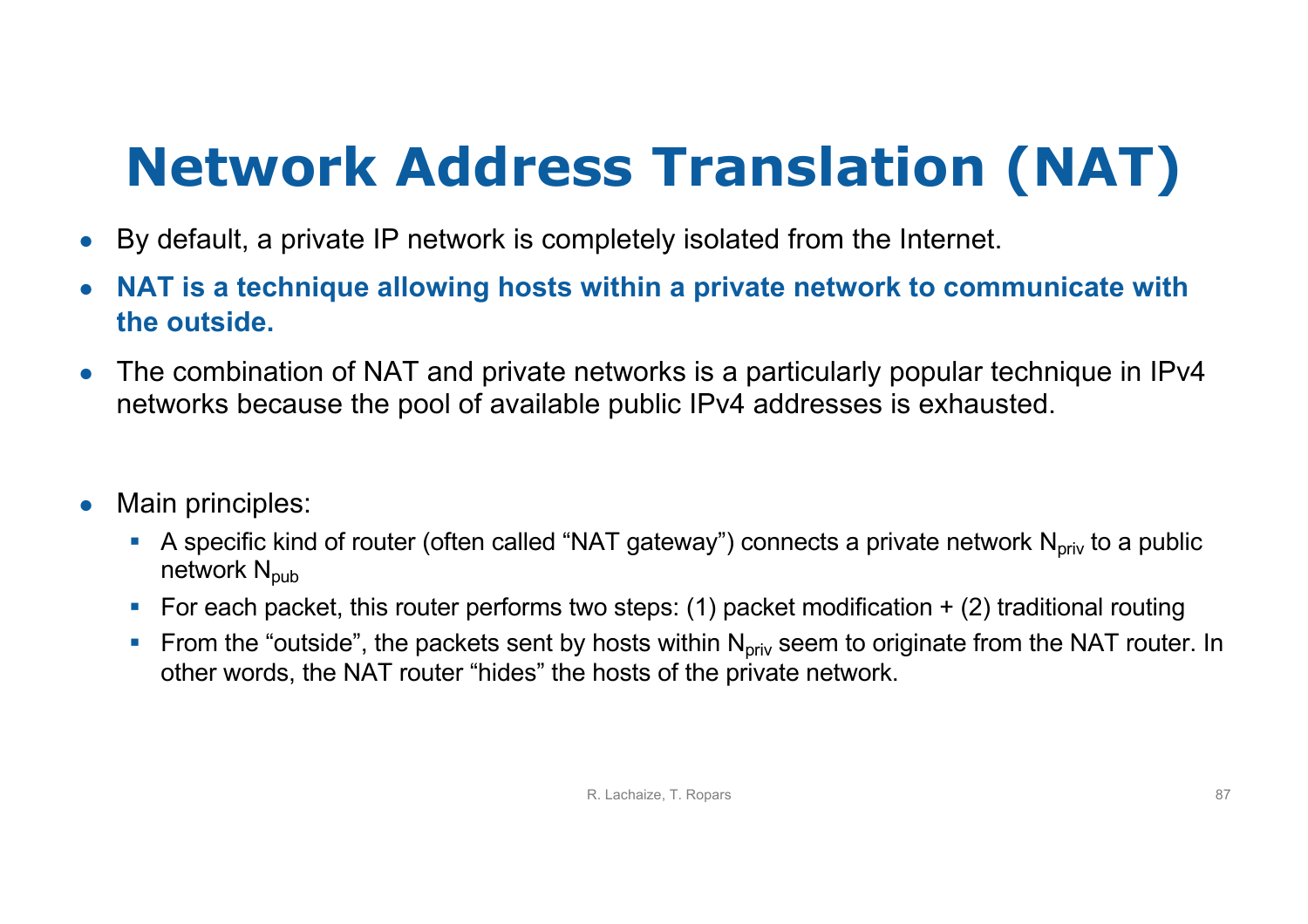# **NAT – Details (1/3)**

#### ● **Packet modifications – IP addresses:**

- **For outgoing packets:** When the router receives an IP packet from a host A in N<sub>priv</sub>, the router modifies the "sender IP" in the packet (replacing A's address with its own address).
- **For incoming packets:** When the router receives an IP packet from N<sub>pub</sub>, the router modifies the "destination IP" in the packet (replacing the router's public address with the private address of the recipient in  $N_{\text{priv}}$ ).

#### ● **Packet modifications – Port numbers:**

- § In fact, **simply modifying the IP addresses is not sufficient**. The port numbers (in the TCP/UDP headers) must also be modified, because several hosts in  $N_{\text{priv}}$  can use the same (client or server) port numbers.
- Therefore, in order to avoid ambiguity, the NAT router must remap the port numbers used by the client and server applications running on the hosts of  $N<sub>priv</sub>$ .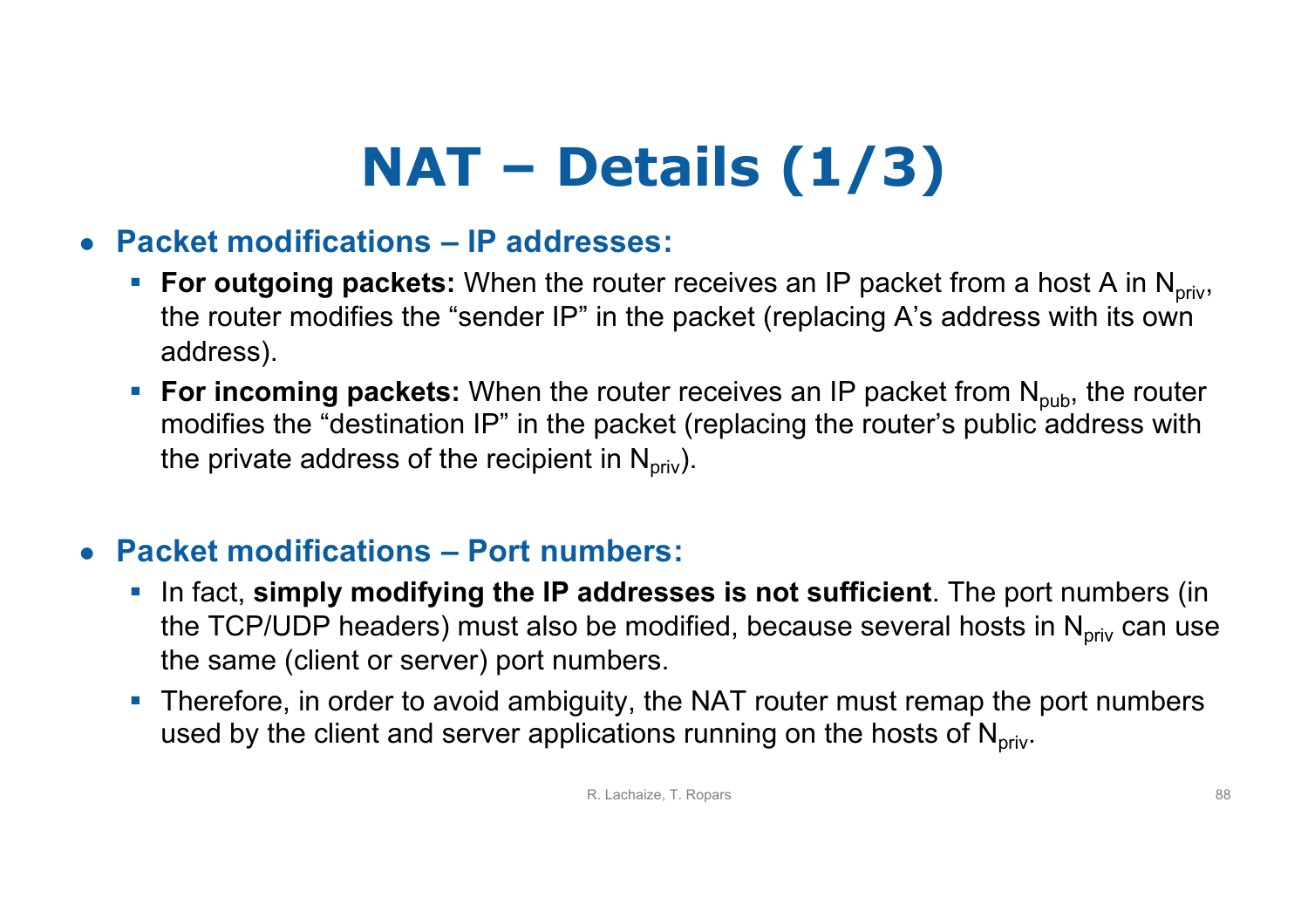## **NAT – Details (2/3)**

● **Example scenario 1: TCP client on N<sub>priv</sub> and TCP server on public network**